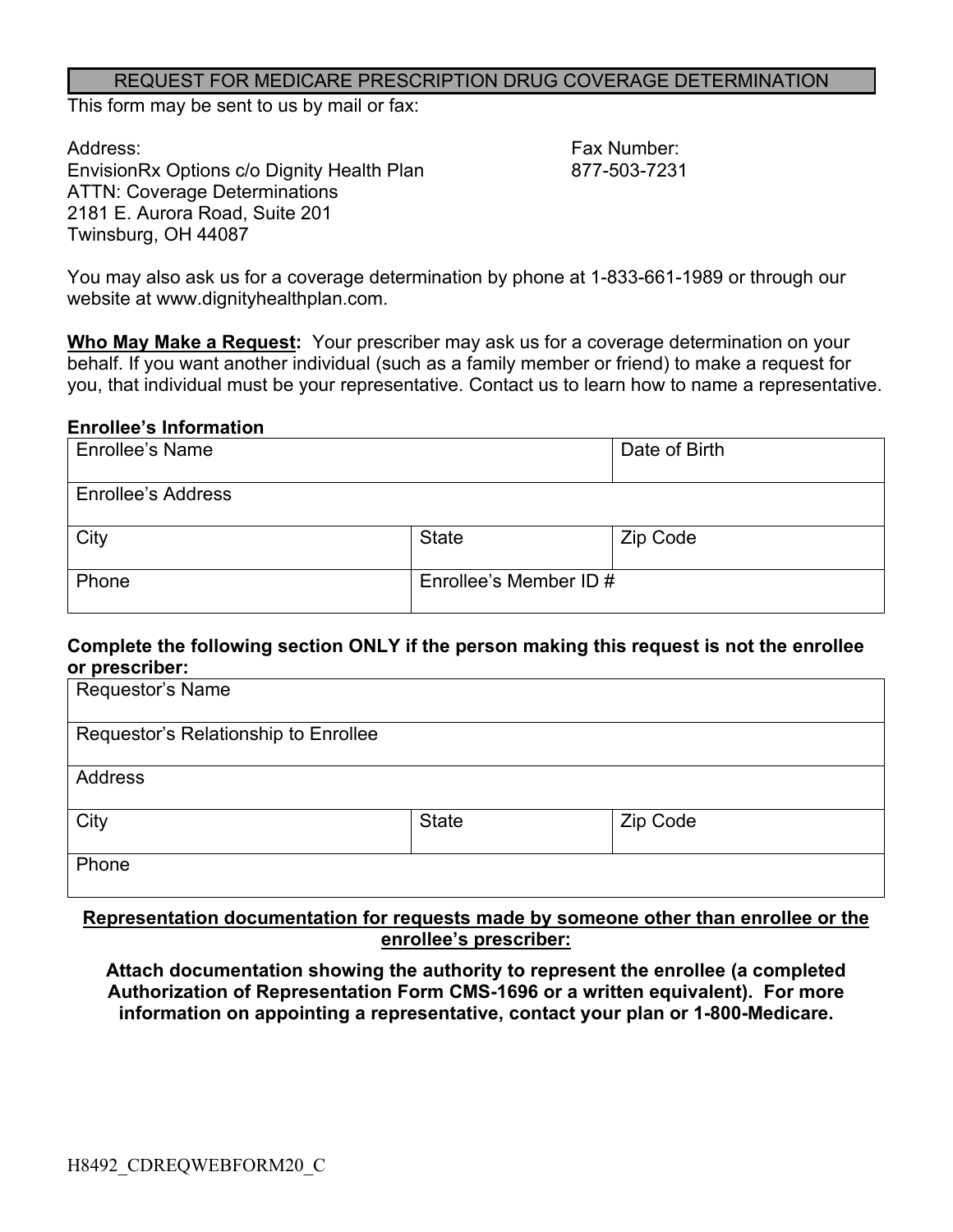**Name of prescription drug you are requesting** (if known, include strength and quantity requested per month):

# **Type of Coverage Determination Request**

☐ I need a drug that is not on the plan's list of covered drugs (formulary exception).*\**

 $\Box$  I have been using a drug that was previously included on the plan's list of covered drugs, but is being removed or was removed from this list during the plan year (formulary exception).*\**

 $\Box$  I request prior authorization for the drug my prescriber has prescribed.\*

 $\Box$  I request an exception to the requirement that I try another drug before I get the drug my prescriber prescribed (formulary exception).\*

 $\Box$  I request an exception to the plan's limit on the number of pills (quantity limit) I can receive so that I can get the number of pills my prescriber prescribed (formulary exception).\*

 $\Box$  My drug plan charges a higher copayment for the drug my prescriber prescribed than it charges for another drug that treats my condition, and I want to pay the lower copayment (tiering exception).*\**

 $\Box$  I have been using a drug that was previously included on a lower copayment tier, but is being moved to or was moved to a higher copayment tier (tiering exception).*\**

 $\Box$  My drug plan charged me a higher copayment for a drug than it should have.

 $\Box$ I want to be reimbursed for a covered prescription drug that I paid for out of pocket.

**\*NOTE: If you are asking for a formulary or tiering exception, your prescriber MUST provide a statement supporting your request. Requests that are subject to prior authorization (or any other utilization management requirement), may require supporting information. Your prescriber may use the attached "Supporting Information for an Exception Request or Prior Authorization" to support your request.**

Additional information we should consider *(attach any supporting documents)*:

## **Important Note: Expedited Decisions**

If you or your prescriber believe that waiting 72 hours for a standard decision could seriously harm your life, health, or ability to regain maximum function, you can ask for an expedited (fast) decision. If your prescriber indicates that waiting 72 hours could seriously harm your health, we will automatically give you a decision within 24 hours. If you do not obtain your prescriber's support for an expedited request, we will decide if your case requires a fast decision. You cannot request an expedited coverage determination if you are asking us to pay you back for a drug you already received.

H8492\_CDREQWEBFORM20\_C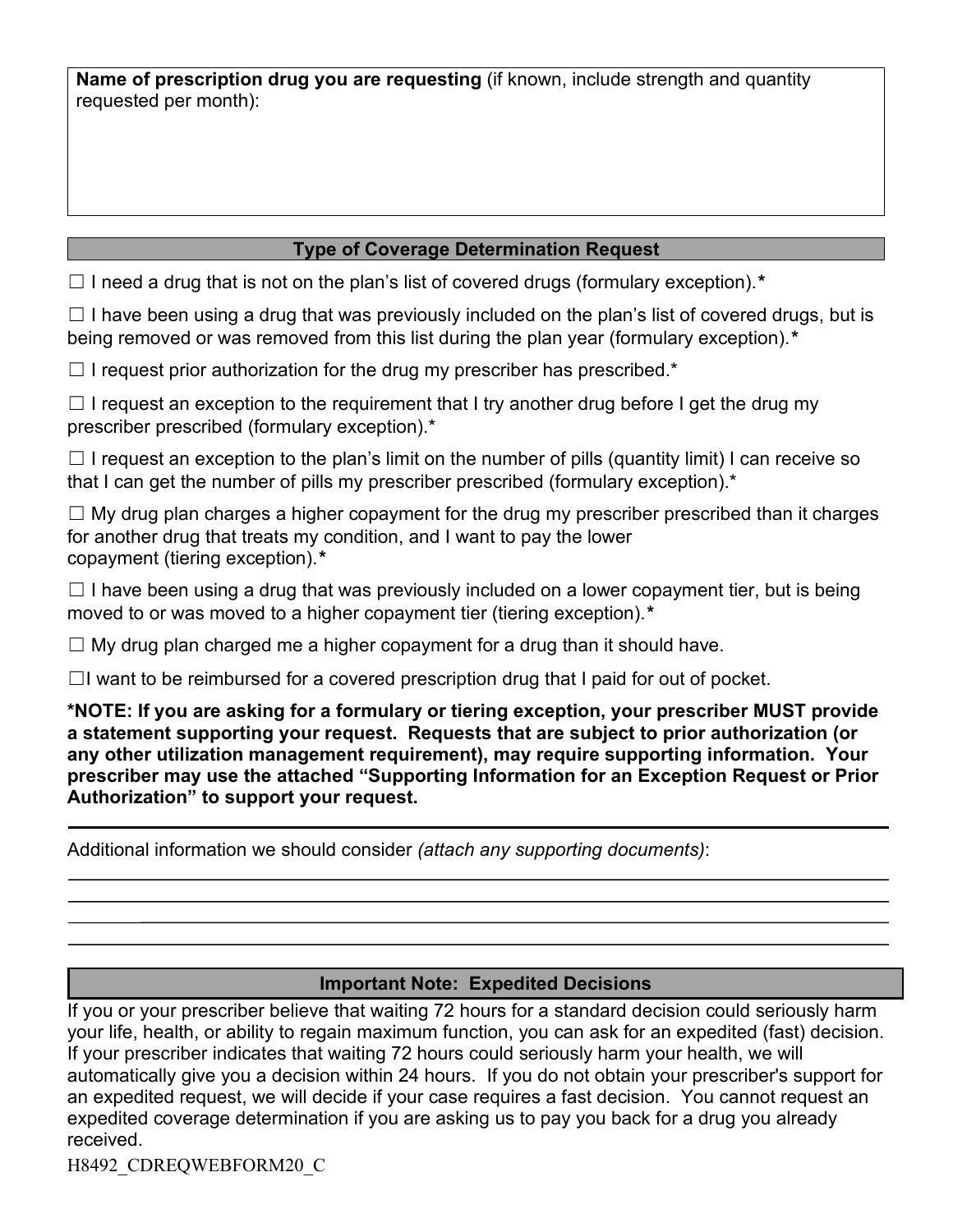# ☐**CHECK THIS BOX IF YOU BELIEVE YOU NEED A DECISION WITHIN 24 HOURS (if you have a supporting statement from your prescriber, attach it to this request).**

| Signature: | Date: |
|------------|-------|
|------------|-------|

## **Supporting Information for an Exception Request or Prior Authorization**

FORMULARY and TIERING EXCEPTION requests cannot be processed without a prescriber's supporting statement. PRIOR AUTHORIZATION requests may require supporting information.

☐**REQUEST FOR EXPEDITED REVIEW: By checking this box and signing below, I certify that applying the 72 hour standard review timeframe may seriously jeopardize the life or health of the enrollee or the enrollee's ability to regain maximum function.**

| <b>Prescriber's Information</b> |              |     |          |
|---------------------------------|--------------|-----|----------|
| Name                            |              |     |          |
| Address                         |              |     |          |
| City                            | <b>State</b> |     | Zip Code |
| <b>Office Phone</b>             |              | Fax |          |
| Prescriber's Signature          |              |     | Date     |

| <b>Diagnosis and Medical Information</b>                                                                                                                                                                                                          |                                                        |                      |                                         |
|---------------------------------------------------------------------------------------------------------------------------------------------------------------------------------------------------------------------------------------------------|--------------------------------------------------------|----------------------|-----------------------------------------|
| Medication:                                                                                                                                                                                                                                       | Strength and Route of Administration:                  |                      | Frequency:                              |
| Date Started:                                                                                                                                                                                                                                     | <b>Expected Length of Therapy:</b>                     | Quantity per 30 days |                                         |
| $\Box$ NEW START                                                                                                                                                                                                                                  |                                                        |                      |                                         |
| Height/Weight:                                                                                                                                                                                                                                    | Drug Allergies:                                        |                      |                                         |
| DIAGNOSIS – Please list all diagnoses being treated with the requested                                                                                                                                                                            |                                                        |                      | ICD-10 Code(s)                          |
| drug and corresponding ICD-10 codes.<br>(If the condition being treated with the requested drug is a symptom e.g. anorexia, weight loss, shortness of<br>breath, chest pain, nausea, etc., provide the diagnosis causing the symptom(s) if known) |                                                        |                      |                                         |
| <b>Other RELAVENT DIAGNOSES:</b>                                                                                                                                                                                                                  |                                                        |                      | ICD-10 Code(s)                          |
| <b>DRUG HISTORY:</b> (for treatment of the condition(s) requiring the requested drug)                                                                                                                                                             |                                                        |                      |                                         |
| <b>DRUGS TRIED</b><br>(if quantity limit is an issue, list unit<br>dose/total daily dose tried)                                                                                                                                                   | DATES of Drug Trials   RESULTS of previous drug trials |                      | <b>FAILURE vs INTOLERANCE (explain)</b> |
|                                                                                                                                                                                                                                                   |                                                        |                      |                                         |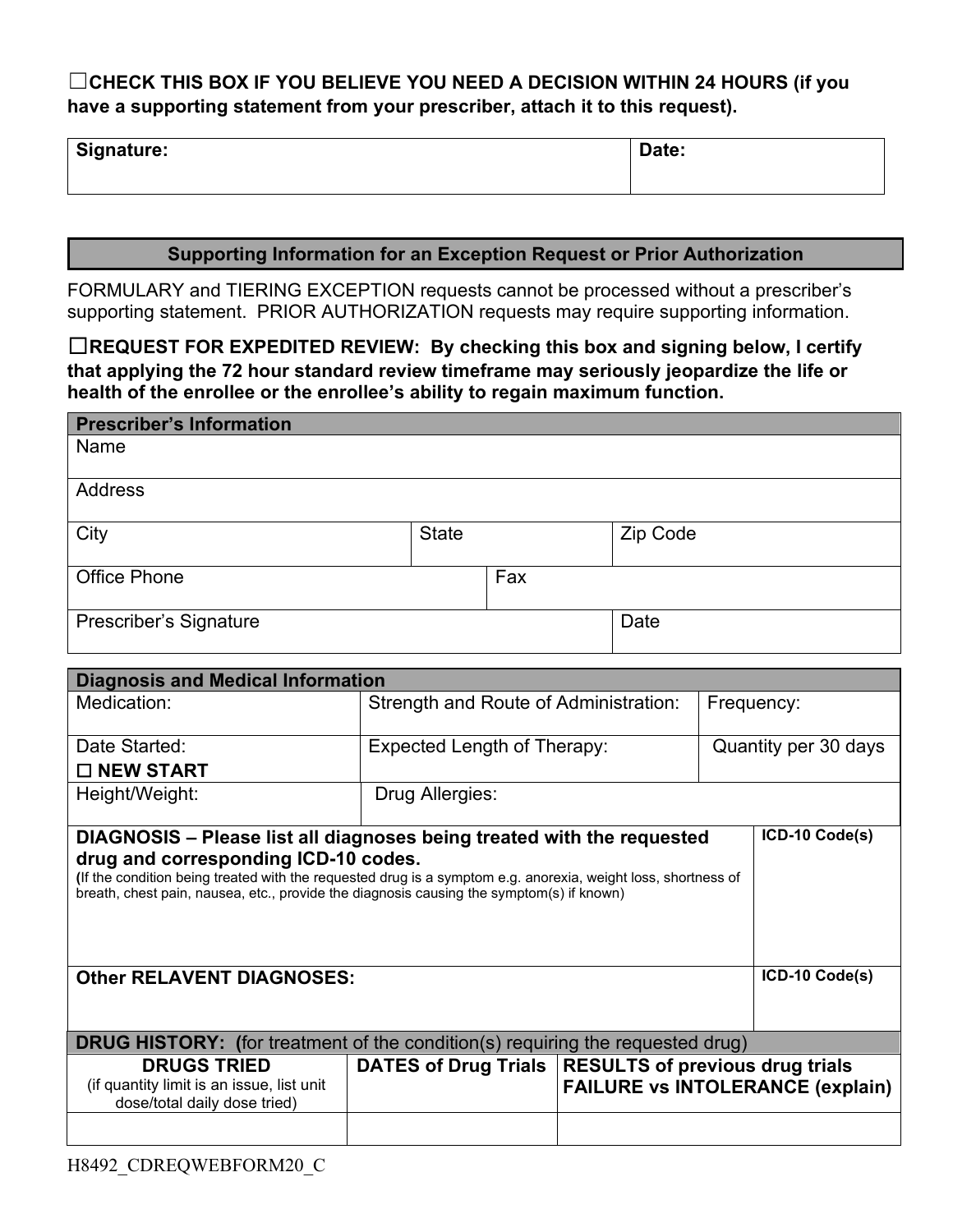| <b>DRUGS TRIED</b><br>(if quantity limit is an issue, list unit<br>dose/total daily dose tried) | <b>DATES of Drug Trials</b> | <b>RESULTS of previous drug trials</b><br><b>FAILURE vs INTOLERANCE (explain)</b>              |
|-------------------------------------------------------------------------------------------------|-----------------------------|------------------------------------------------------------------------------------------------|
|                                                                                                 |                             |                                                                                                |
|                                                                                                 |                             |                                                                                                |
|                                                                                                 |                             |                                                                                                |
|                                                                                                 |                             | What is the enrollee's current drug regimen for the condition(s) requiring the requested drug? |

| <b>DRUG SAFETY</b>                                                                                                                                                                                     |               |              |  |
|--------------------------------------------------------------------------------------------------------------------------------------------------------------------------------------------------------|---------------|--------------|--|
| Any FDA NOTED CONTRAINDICATIONS to the requested drug?                                                                                                                                                 | $\square$ YES | $\square$ NO |  |
| Any concern for a DRUG INTERACTION with the addition of the requested drug to the enrollee's current                                                                                                   |               |              |  |
| drug regimen?                                                                                                                                                                                          | □ YES         | $\square$ NO |  |
| If the answer to either of the questions noted above is yes, please 1) explain issue, 2) discuss the benefits<br>vs potential risks despite the noted concern, and 3) monitoring plan to ensure safety |               |              |  |
| <b>HIGH RISK MANAGEMENT OF DRUGS IN THE ELDERLY</b>                                                                                                                                                    |               |              |  |
| If the enrollee is over the age of 65, do you feel that the benefits of treatment with the requested drug                                                                                              |               |              |  |
| outweigh the potential risks in this elderly patient?                                                                                                                                                  | $\square$ YES | $\Box$ NO    |  |
| OPIOIDS - (please complete the following questions if the requested drug is an opioid)                                                                                                                 |               |              |  |
| What is the daily cumulative Morphine Equivalent Dose (MED)?                                                                                                                                           |               | mg/day       |  |
| Are you aware of other opioid prescribers for this enrollee?<br>If so, please explain.                                                                                                                 | $\sqcap$ YES  | $\Box$ NO    |  |
| Is the stated daily MED dose noted medically necessary?                                                                                                                                                | $\sqcap$ YES  | $\Box$ NO    |  |
| Would a lower total daily MED dose be insufficient to control the enrollee's pain?                                                                                                                     | $\square$ YES | $\square$ NO |  |
| <b>RATIONALE FOR REQUEST</b>                                                                                                                                                                           |               |              |  |